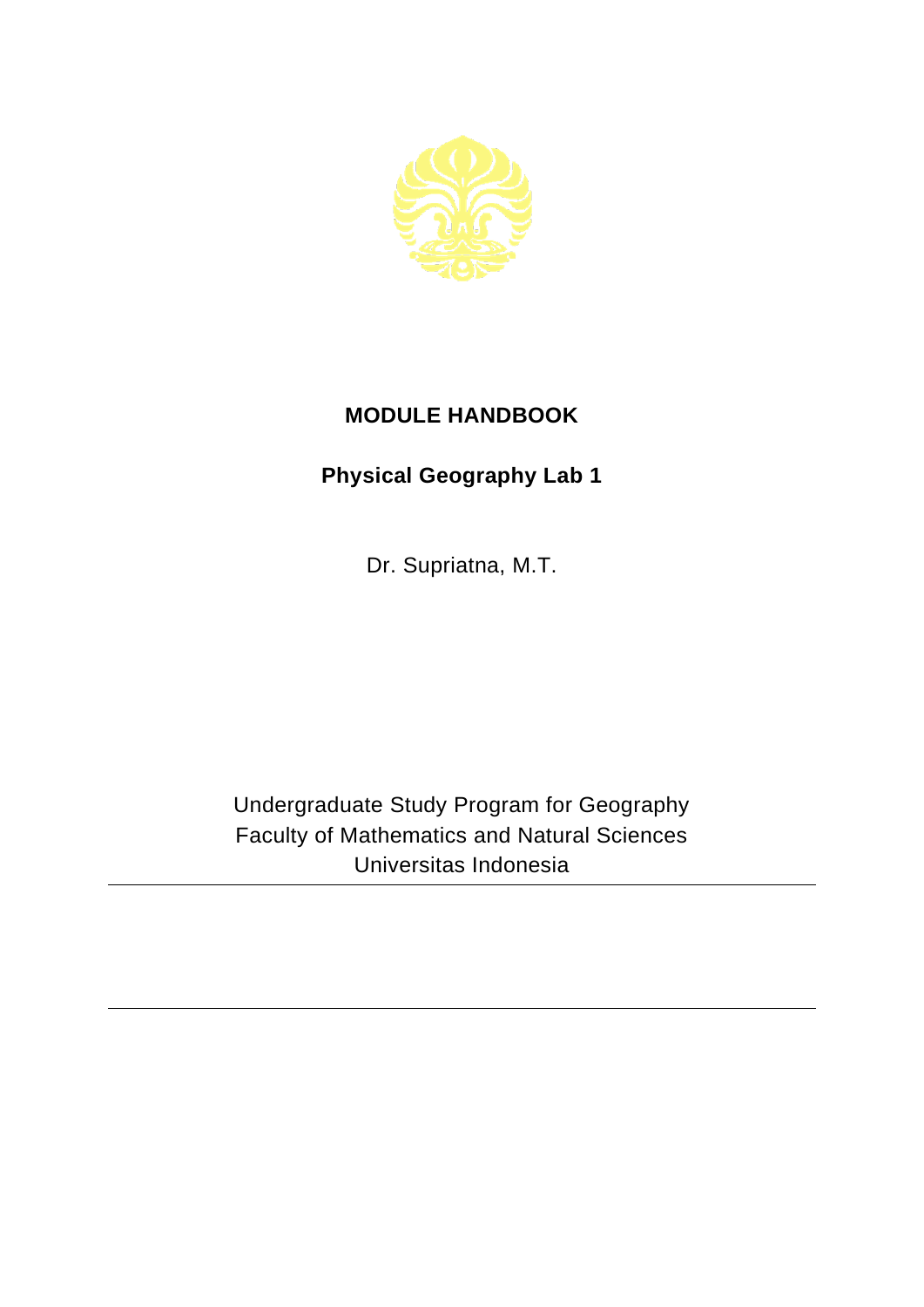| Module designation                                                 | Physical Geography Lab 1                                                                                                                                                                                                                                                                                                                                                                                                                                               |
|--------------------------------------------------------------------|------------------------------------------------------------------------------------------------------------------------------------------------------------------------------------------------------------------------------------------------------------------------------------------------------------------------------------------------------------------------------------------------------------------------------------------------------------------------|
| Semester(s) in which the module is<br>taught                       | First (1st) Semester                                                                                                                                                                                                                                                                                                                                                                                                                                                   |
| Person responsible for the module                                  | Dr. Supriatna, M.T.                                                                                                                                                                                                                                                                                                                                                                                                                                                    |
| Lecturer                                                           | Dr. Supriatna, M.T.<br>1.<br>2.<br>Dra. Astrid Damayanti, M.Si.<br>Dra. Ratna Saraswati, M.Si.<br>3.<br>Kuswantoro, S.Si., M.Sc.<br>4.                                                                                                                                                                                                                                                                                                                                 |
| Language                                                           | Bahasa Indonesia                                                                                                                                                                                                                                                                                                                                                                                                                                                       |
| Relation to curriculum                                             | Compulsory                                                                                                                                                                                                                                                                                                                                                                                                                                                             |
| Teaching methods                                                   | Student-centered Learning and combination with Cooperative Learning                                                                                                                                                                                                                                                                                                                                                                                                    |
| Workload (incl. contact hours, self-<br>study hours)               | 1.<br>Lectures: 50 minutes per week per semester<br>Assignment: 60 minutes per week per semester<br>2.<br>Independent study: 60 minutes per week per semester<br>3.<br>Minutes x weeks x semester: $170 \times 14 \times 1 = 2380$ minutes per<br>4.<br>semester<br>5.<br>Midterm Examination: 100 minutes per semester<br>Final Examination: 100 minutes per semester<br>6.<br>7.<br>Total workload per semester: 2580 minutes / 43 hours                             |
| Credit points                                                      | 1(One)                                                                                                                                                                                                                                                                                                                                                                                                                                                                 |
| Required and recommended pre-<br>requisites for joining the module | 1.                                                                                                                                                                                                                                                                                                                                                                                                                                                                     |
| Module objectives/intended learn-<br>ing outcomes                  | Students are able to identify various forms of the earth's surface, draw<br>sketches, profiles (vertical and horizontal cross sections), create slope<br>maps, draw geomorphological units in accordance with the specified<br>classification, and know the methods of creating block diagrams.                                                                                                                                                                        |
| Content                                                            | Introduction<br>Geomorphology<br>1.<br>Geology<br>dan<br>measuring<br>to<br>equipment.<br><b>Concept of Geological Maps</b><br>2.<br>3.<br>Read and Present the Geological Maps, and Introduction of Dip and<br><b>Strike</b><br>Identification of Rock Minerals: Physical Observation of Rocks<br>4.<br>Depiction of Relief / Terrain Form<br>5.<br><b>Terrain Form Map</b><br>6.<br>Watershed and River Flow Pattern Deliniation<br>7.<br>8.<br>Geomorphological Map |
| <b>Examination forms</b>                                           | $\qquad \qquad \blacksquare$                                                                                                                                                                                                                                                                                                                                                                                                                                           |
| Study and examination require-<br>ments                            | 1.<br>Individual Score (100%)<br>2.                                                                                                                                                                                                                                                                                                                                                                                                                                    |